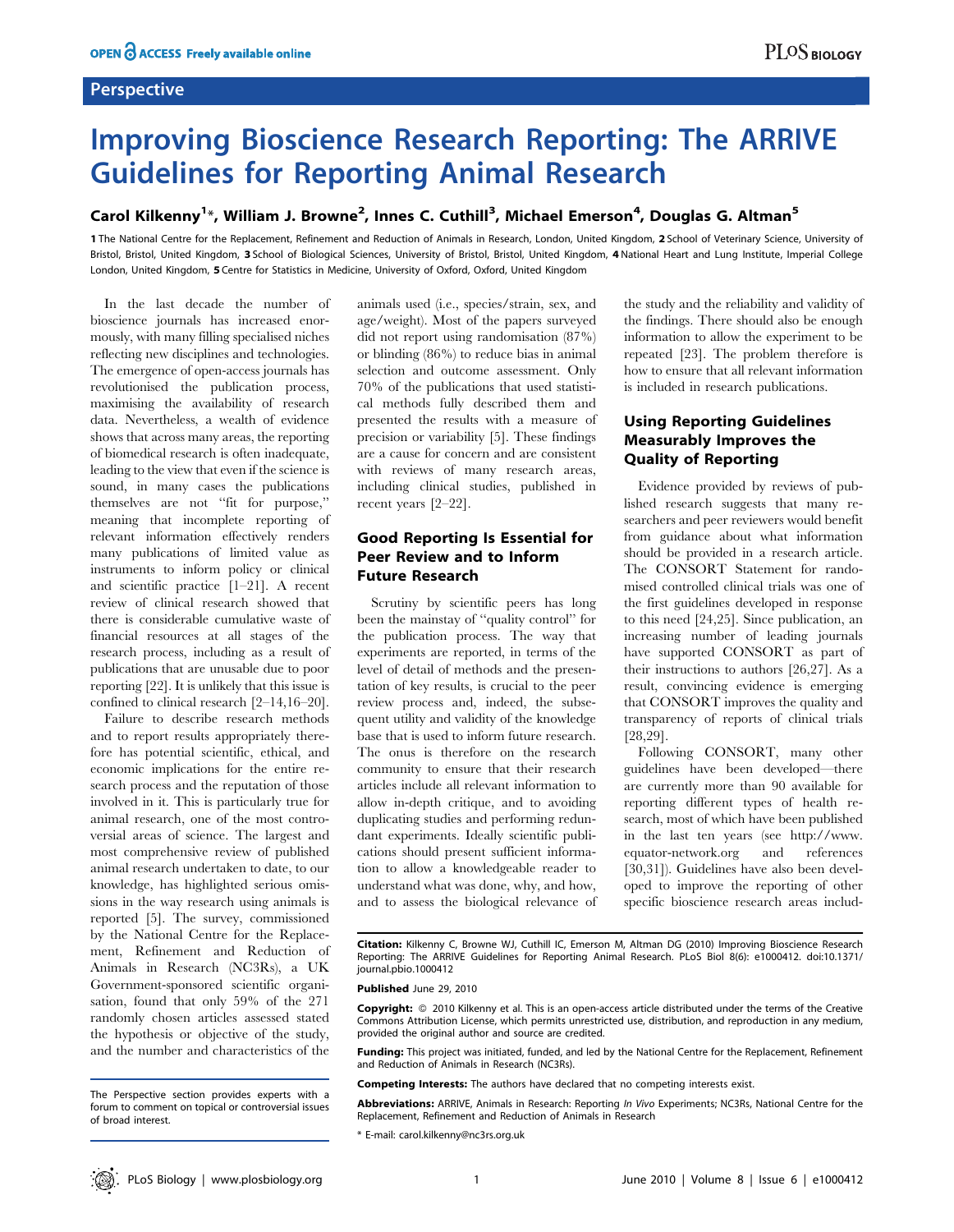ing metabolomics and gene expression studies [32–37]. Several organisations support the case for improved reporting and recommend the use of reporting guidelines, including the International Committee of Medical Journal Editors, the Council of Science Editors, the Committee on Publication Ethics, and the Nuffield Council for Bioethics [38–41].

## Improving the Reporting of Animal Experiments—The ARRIVE Guidelines

Most bioscience journals currently provide little or no guidance on what information to report when describing animal research [42–50]. Our review found that 4% of the 271 journal articles assessed did not report the number of animals used anywhere in the methods or the results sections [5]. Reporting animal numbers is essential so that the biological and statistical significance of the experimental results can be assessed or the data reanalysed, and is also necessary if the experimental methods are to be repeated. Improved reporting of these and other details will maximise the availability and utility of the information gained from every animal and every experiment, preventing unnecessary animal use in the future. To address this, we led an initiative to produce guidelines for reporting animal research. The guidelines, referred to as ARRIVE (Animals in Research: Reporting In Vivo Experiments), have been developed using the CONSORT Statement as their foundation [24,25].

The ARRIVE guidelines consist of a checklist of 20 items describing the minimum information that all scientific publications reporting research using animals should include, such as the number and specific characteristics of animals used (including species, strain, sex, and genetic background); details of housing and husbandry; and the experimental, statistical, and analytical methods (including details of methods used to reduce bias such as randomisation and blinding). All the items in the checklist have been included to promote high-quality, comprehensive reporting to allow an accurate critical review of what was done and what was found.

Consensus and consultation are the corner-stones of the guideline development process [51]. To maximise their utility, the ARRIVE guidelines have been prepared in consultation with scientists, statisticians, journal editors, and research funders. We convened an expert working group, comprising researchers and statisticians from a range of disciplines, and journal editors from Nature Cell Biology, Science, Laboratory Animals, and the British Journal of Pharmacology (see Acknowledgments). At a one-day meeting in June 2009, the working group agreed the scope and broad content of a draft set of guidelines that were then used as the basis for a wider consultation with the scientific community, involving researchers, and grant holders and representatives of the major bioscience funding bodies including the Medical Research Council, Wellcome Trust, Biotechnology and Biological Sciences Research Council, and The Royal Society (see Table 1). Feedback on the content and wording of the items was incorporated into the final version of the checklist. Further feedback on the content utility of the guidelines is encouraged and sought.

The ARRIVE guidelines (see Table 2) can be applied to any area of bioscience research using laboratory animals, and the inherent principles apply not only to reporting comparative experiments but also to other study designs. Laboratory animal refers to any species of animal undergoing an experimental procedure in a research laboratory or formal test setting. The guidelines are not intended to be mandatory or absolutely prescriptive, nor to standardise or formalise the structure of reporting. Rather they provide a checklist that can be used to guide authors preparing manuscripts for publication, and by those involved in peer review for quality assurance, to ensure completeness and transparency.

## Improved Reporting Will Maximise the Output of Published Research

These guidelines were developed to maximise the output from research using animals by optimising the information that is provided in publications on the design, conduct, and analysis of the experiments.

| <b>Table 1.</b> Funding bodies consulted.                 |  |  |  |  |
|-----------------------------------------------------------|--|--|--|--|
|                                                           |  |  |  |  |
| Name of Bioscience Research Funding Body                  |  |  |  |  |
| <b>Medical Research Council</b>                           |  |  |  |  |
| Biotechnology and Biological Sciences Research<br>Council |  |  |  |  |
| <b>Wellcome Trust</b>                                     |  |  |  |  |
| The Royal Society                                         |  |  |  |  |
| Association of Medical Research Charities                 |  |  |  |  |
| <b>British Heart Foundation</b>                           |  |  |  |  |
| Parkinson's Disease Society                               |  |  |  |  |

doi:10.1371/journal.pbio.1000412.t001

The need for such guidelines is further illustrated by the systematic reviews of animal research that have been carried out to assess the efficacy of various drugs and interventions in animal models [8,9,13,52– 55]. Well-designed and -reported animal studies are the essential building blocks from which such a systematic review is constructed. The reviews have found that, in many cases, reporting omissions, in addition to the limitations of the animal models used in the individual studies assessed in the review, are a barrier to reaching any useful conclusion about the efficacy of the drugs and interventions being compared [2,3].

Driving improvements in reporting research using animals will require the collective efforts of authors, journal editors, peer reviewers, and funding bodies. There is no single simple or rapid solution, but the ARRIVE guidelines provide a practical resource to aid these improvements. The guidelines will be published in several leading bioscience research journals simultaneously [56–60], and publishers have already endorsed the guidelines by including them in their journal Instructions to Authors subsequent to publication. The NC3Rs will continue to work with journal editors to extend the range of journals adopting the guidelines, and with the scientific community to disseminate the guidelines as widely as possible (http://www.nc3rs.org.uk/ARRIVE).

## Acknowledgments

The NC3Rs gratefully acknowledges the expertise and advice that all the contributors have given to developing the guidelines. We would particularly like to acknowledge the contribution of the other members of NC3Rs Reporting Guidelines Working Group (note that the working group members and authors who contributed to these guidelines were advising in their personal capacity and their input does not necessarily represent the policy of the organisations with which they are associated): Professor David Balding, Department of Epidemiology & Public Health, Imperial College, London UK; Dr Colin Dunn Editor Laboratory Animals (Royal Society of Medicine press); Dr. Stella Hurtley, Senior Editor Science; Professor Ian McGrath Editor-in-Chief British Journal of Pharmacology (Wiley Blackwell publishers); and Dr. Clare Stanford, Department of Psychopharmacology, University College, London UK. We would also like to thank NC3Rs grant holders, the Medical Research Council, Biotechnology and Biological Sciences Research Council, Wellcome Trust, Parkinson's Disease Society, British Heart Foundation and their grant holders and funding committee members who provided feedback on the guidelines; and Dr. Kathryn Chapman and Dr. Vicky Robinson (both NC3Rs) for their help with the manuscript.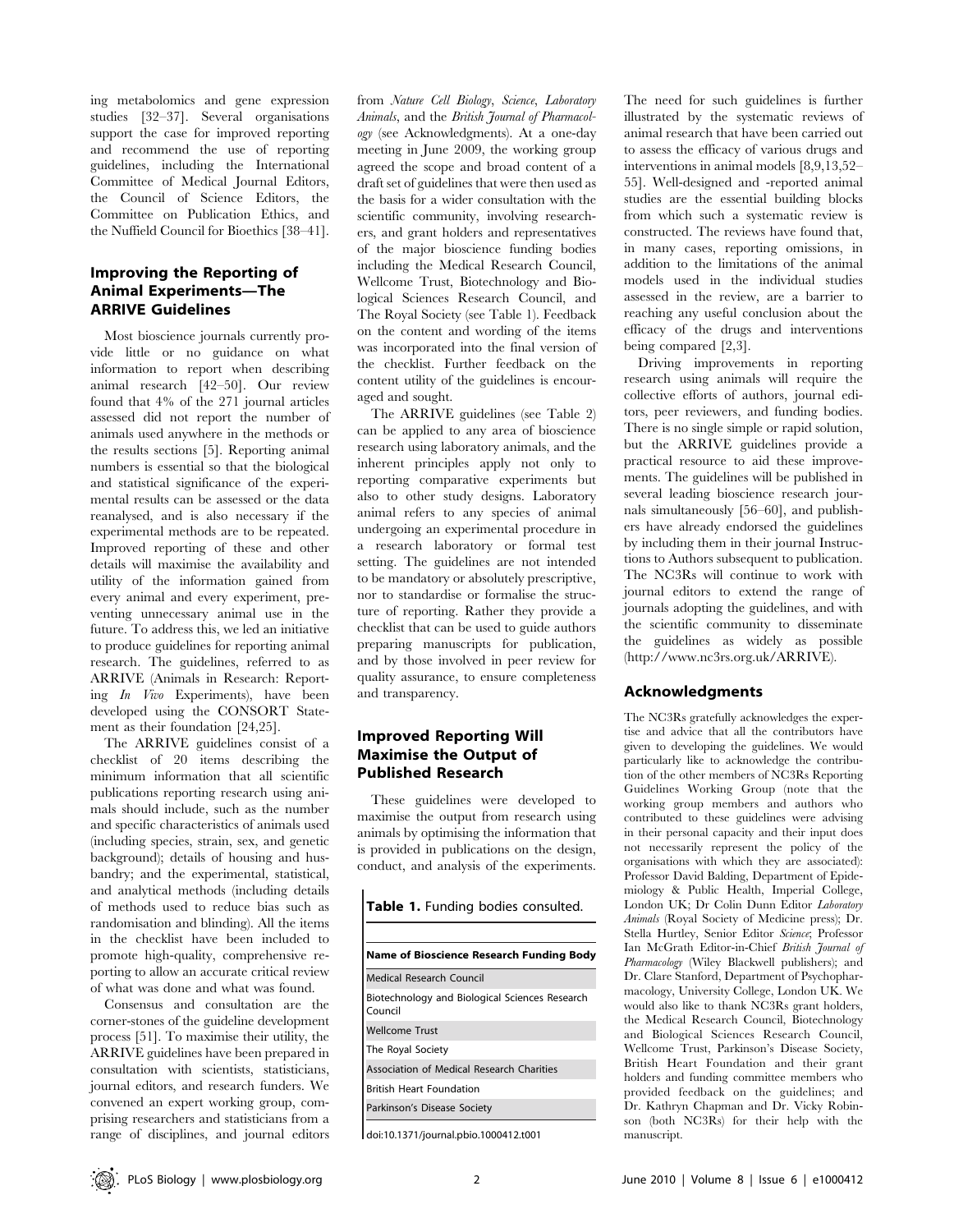|  |  |  |  | Table 2. Animal Research: Reporting In Vivo experiments: The ARRIVE guidelines. |
|--|--|--|--|---------------------------------------------------------------------------------|
|--|--|--|--|---------------------------------------------------------------------------------|

|                                                     | <b>ITEM</b>    | <b>RECOMMENDATION</b>                                                                                                                                                                                                                                                                                                                                                                                                                                                                                                                                                                                      |
|-----------------------------------------------------|----------------|------------------------------------------------------------------------------------------------------------------------------------------------------------------------------------------------------------------------------------------------------------------------------------------------------------------------------------------------------------------------------------------------------------------------------------------------------------------------------------------------------------------------------------------------------------------------------------------------------------|
| <b>TITLE</b>                                        | $\mathbf{1}$   | Provide as accurate and concise a description of the content of the article as possible.                                                                                                                                                                                                                                                                                                                                                                                                                                                                                                                   |
| <b>ABSTRACT</b>                                     | $\overline{2}$ | Provide an accurate summary of the background, research objectives (including details of the species or<br>strain of animal used), key methods, principal findings, and conclusions of the study.                                                                                                                                                                                                                                                                                                                                                                                                          |
| <b>INTRODUCTION</b>                                 |                |                                                                                                                                                                                                                                                                                                                                                                                                                                                                                                                                                                                                            |
| <b>Background</b>                                   | 3              | a. Include sufficient scientific background (including relevant references to previous work) to understand<br>the motivation and context for the study, and explain the experimental approach and rationale.<br>b. Explain how and why the animal species and model being used can address the scientific objectives<br>and, where appropriate, the study's relevance to human biology.                                                                                                                                                                                                                    |
| <b>Objectives</b>                                   | $\overline{4}$ | Clearly describe the primary and any secondary objectives of the study, or specific hypotheses being<br>tested.                                                                                                                                                                                                                                                                                                                                                                                                                                                                                            |
| <b>METHODS</b>                                      |                |                                                                                                                                                                                                                                                                                                                                                                                                                                                                                                                                                                                                            |
| <b>Ethical statement</b>                            | 5              | Indicate the nature of the ethical review permissions, relevant licences (e.g. Animal [Scientific Procedures]<br>Act 1986), and national or institutional quidelines for the care and use of animals, that cover the research.                                                                                                                                                                                                                                                                                                                                                                             |
| <b>Study design</b>                                 | 6              | For each experiment, give brief details of the study design, including:<br>a. The number of experimental and control groups.<br>b. Any steps taken to minimise the effects of subjective bias when allocating animals to treatment (e.g.,<br>randomisation procedure) and when assessing results (e.g., if done, describe who was blinded and when).<br>c. The experimental unit (e.g. a single animal, group, or cage of animals).<br>A time-line diagram or flow chart can be useful to illustrate how complex study designs were carried out.                                                           |
| <b>Experimental procedures</b>                      | 7              | For each experiment and each experimental group, including controls, provide precise details of all<br>procedures carried out. For example:<br>a. How (e.g., drug formulation and dose, site and route of administration, anaesthesia and analgesia<br>used [including monitoring], surgical procedure, method of euthanasia). Provide details of any specialist<br>equipment used, including supplier(s).<br>b. When (e.g., time of day).<br>c. Where (e.g., home cage, laboratory, water maze).<br>d. Why (e.g., rationale for choice of specific anaesthetic, route of administration, drug dose used). |
| <b>Experimental animals</b>                         | 8              | a. Provide details of the animals used, including species, strain, sex, developmental stage (e.g., mean or<br>median age plus age range), and weight (e.g., mean or median weight plus weight range).<br>b. Provide further relevant information such as the source of animals, international strain nomenclature,<br>genetic modification status (e.g. knock-out or transgenic), genotype, health/immune status, drug- or test-<br>naïve, previous procedures, etc.                                                                                                                                       |
| <b>Housing and husbandry</b>                        | 9              | Provide details of:<br>a. Housing (e.g., type of facility, e.g., specific pathogen free (SPF); type of cage or housing; bedding<br>material; number of cage companions; tank shape and material etc. for fish).<br>b. Husbandry conditions (e.g., breeding programme, light/dark cycle, temperature, quality of water etc.<br>for fish, type of food, access to food and water, environmental enrichment).<br>c. Welfare-related assessments and interventions that were carried out before, during, or after the<br>experiment.                                                                           |
| Sample size                                         | 10             | a. Specify the total number of animals used in each experiment and the number of animals in each<br>experimental group.<br>b. Explain how the number of animals was decided. Provide details of any sample size calculation used.<br>c. Indicate the number of independent replications of each experiment, if relevant.                                                                                                                                                                                                                                                                                   |
| <b>Allocating animals to</b><br>experimental groups | 11             | a. Give full details of how animals were allocated to experimental groups, including randomisation or<br>matching if done.<br>b. Describe the order in which the animals in the different experimental groups were treated and<br>assessed.                                                                                                                                                                                                                                                                                                                                                                |
| <b>Experimental outcomes</b>                        | 12             | Clearly define the primary and secondary experimental outcomes assessed (e.g., cell death, molecular<br>markers, behavioural changes).                                                                                                                                                                                                                                                                                                                                                                                                                                                                     |
| <b>Statistical methods</b>                          | 13             | a. Provide details of the statistical methods used for each analysis.<br>b. Specify the unit of analysis for each dataset (e.g. single animal, group of animals, single neuron).<br>c. Describe any methods used to assess whether the data met the assumptions of the statistical<br>approach.                                                                                                                                                                                                                                                                                                            |
| <b>RESULTS</b>                                      |                |                                                                                                                                                                                                                                                                                                                                                                                                                                                                                                                                                                                                            |
| <b>Baseline data</b>                                | 14             | For each experimental group, report relevant characteristics and health status of animals (e.g., weight,<br>microbiological status, and drug- or test-naïve) before treatment or testing (this information can often be<br>tabulated).                                                                                                                                                                                                                                                                                                                                                                     |
| <b>Numbers analysed</b>                             | 15             | a. Report the number of animals in each group included in each analysis. Report absolute numbers (e.g.<br>10/20, not $50\%$ <sup>a</sup> ).<br>b. If any animals or data were not included in the analysis, explain why.                                                                                                                                                                                                                                                                                                                                                                                   |
| <b>Outcomes and estimation</b>                      | 16             | Report the results for each analysis carried out, with a measure of precision (e.g., standard error or<br>confidence interval).                                                                                                                                                                                                                                                                                                                                                                                                                                                                            |
| Adverse events                                      | 17             | a. Give details of all important adverse events in each experimental group.<br>b. Describe any modifications to the experimental protocols made to reduce adverse events.                                                                                                                                                                                                                                                                                                                                                                                                                                  |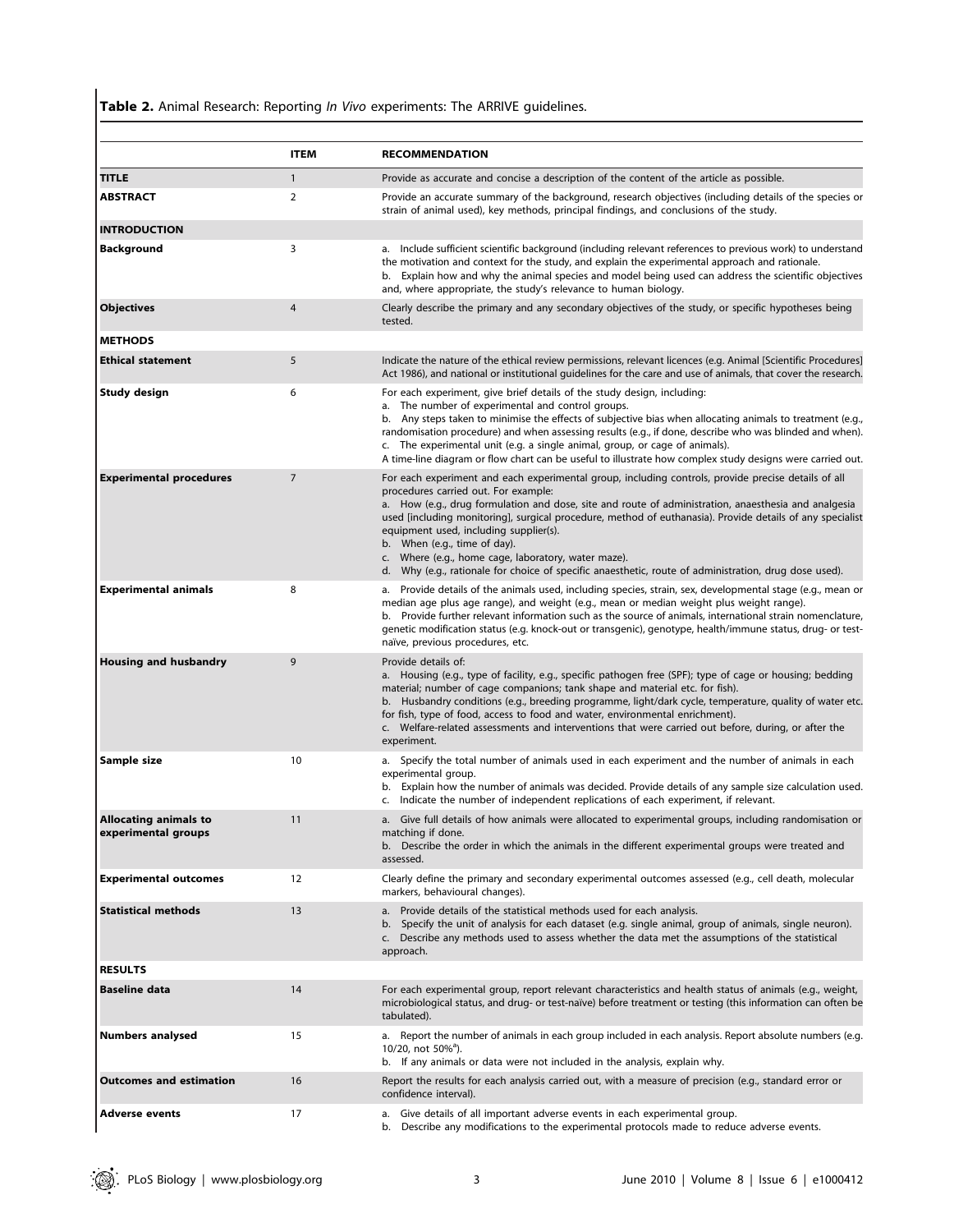Table 2. Cont.

|                                           | <b>ITEM</b> | <b>RECOMMENDATION</b>                                                                                                                                                                                                                                                                                                                                                                                                                                                                                                |
|-------------------------------------------|-------------|----------------------------------------------------------------------------------------------------------------------------------------------------------------------------------------------------------------------------------------------------------------------------------------------------------------------------------------------------------------------------------------------------------------------------------------------------------------------------------------------------------------------|
| <b>DISCUSSION</b>                         |             |                                                                                                                                                                                                                                                                                                                                                                                                                                                                                                                      |
| Interpretation/scientific<br>implications | 18          | Interpret the results, taking into account the study objectives and hypotheses, current theory, and<br>a.<br>other relevant studies in the literature.<br>b. Comment on the study limitations including any potential sources of bias, any limitations of the<br>animal model, and the imprecision associated with the results <sup>a</sup> .<br>c. Describe any implications of your experimental methods or findings for the replacement, refinement,<br>or reduction (the 3Rs) of the use of animals in research. |
| Generalisability/translation              | 19          | Comment on whether, and how, the findings of this study are likely to translate to other species or<br>systems, including any relevance to human biology.                                                                                                                                                                                                                                                                                                                                                            |
| Funding                                   | 20          | List all funding sources (including grant number) and the role of the funder(s) in the study.                                                                                                                                                                                                                                                                                                                                                                                                                        |
|                                           |             |                                                                                                                                                                                                                                                                                                                                                                                                                                                                                                                      |

<sup>a</sup>Schulz, et al. (2010) [24].

doi:10.1371/journal.pbio.1000412.t002

#### References

- 1. Simera I, Altman DG (2009) Writing a research article that is ''fit for purpose'': EQUATOR Network and reporting guidelines. Evid Based Med 14: 132–134.
- 2. van der Worp HB, Howells DW, Sena ES, Porritt MJ, Rewell S, et al. (2010) Can Animal Models of Disease Reliably Inform Human Studies? PLoS Med 7: e1000245. doi:10.1371/ journal.pmed.1000245.
- 3. Sena ES, van der Worp HB, Bath PMW, Howells DW, Macleod MR (2010) Publication Bias in Reports of Animal Stroke Studies Leads to Major Overstatement of Efficacy. PLoS Biol 8: e1000344. doi:10.1371/journal.pbio.1000344.
- 4. Sargeant JM, Thompson A, Valcour J, Elgie R, Saint-Onge J, et al. (2010) Quality of reporting of clinical trials of dogs and cats and associations with treatment effects. J Vet Intern Med 24: 44–50.
- 5. Kilkenny C, Parsons N, Kadyszewski E, Festing MFW, Cuthill IC, et al. (2009) Survey of the Quality of Experimental Design, Statistical Analysis and Reporting of Research Using Animals. PLoS ONE 4: e7824. doi:10.1371/ journal.pone.0007824.
- 6. Sargeant JM, Elgie R, Valcour J, Saint-Onge J, Thompson A, et al. (2009) Methodological quality and completeness of reporting in clinical trials conducted in livestock species. Prev Vet Med 91: 107–115.
- 7. Macleod MR, Fisher M, O'Collins V, Sena ES, Dirnagl U, et al. (2009) Good laboratory practice. Preventing introduction of bias at the bench. Stroke 40: 50–52.
- 8. Hainsworth AH, Markus HS (2008) Do in vivo experimental models reflect human cerebral small vessel disease? A systematic review. J Cereb Blood Flow Metab 28: 1877–1891.
- 9. Rice ASC, Cimino-Brown D, Eisenach JC, Kontinen VK, Lacroix-Fralish ML, et al. (2008) Animal models and the prediction of efficacy in clinical trials of analgesic drugs: a critical appraisal and call for uniform reporting standards. Pain 139: 243–247.
- 10. Sherwin CM (2007) Animal welfare: reporting details is good science. Nature 448: 251.
- 11. Jafari P, Azuaje F (2006) An assessment of recently published gene expression analyses: reporting experimental design and statistics. BMC Med Inform Decis Mak 6: 27.
- 12. Hackam DG, Redelmeier DA (2006) Translation of research evidence from animals to humans. JAMA 296: 1731–1732.
- 13. Perel P, Roberts I, Sena E, Wheble P, Briscoe C, et al. (2006) Comparison of treatment effects between animal experiments and clinical trials:

systematic review. BMJ 334: 197. doi:10.1136/ bmj.39048.407928.BE.

- 14. Macleod M (2005) What can systematic review and meta-analysis tell us about the experimental data supporting stroke drug development? Int J Neuroprot Neuroregener 1: 201.
- 15. Tooth L, Ware R, Bain C, Purdie DM, Dobson A (2005) Quality of reporting of observational longitudinal research. Am J Epidemiol 161: 280–288.
- 16. Pound P, Ebrahim S, Sandercock P, Bracken MB, Roberts I (2004) Where is the evidence that animal research benefits humans? BMJ 328: 514–517.
- 17. Bennett LT, Adams M A (2004) Assessment of ecological effects due to forest harvesting: approaches and statistical issues. J Appl Ecol 41: 585–598.
- 18. Morris CE, Bardin M, Berge O, Frey-Klett P, Fromin N (2002) Microbial biodiversity: Approaches to experimental design and hypothesis testing in primary scientific literature from 1975 to 1999. Microbiol Mol Biol Rev 66: 592–616.
- 19. Smith JA, Birke L, Sadler D (1997) Reporting animal use in scientific papers. Lab Anim 31: 312–317.
- 20. McCance I (1995) Assessment of statistical procedures used in papers in the Australian Veterinary Journal. Aust Vet J 72: 322–328.
- 21. Pocock SJ, Hughes MD, Lee RJ (1987) Statistical problems in the reporting of clinical trials. A survey of three medical journals. New Engl J Med 317: 426–432.
- 22. Chalmers I, Glasziou P (2009) Avoidable waste in the production and reporting of research evidence. Lancet 374: 86–89.
- 23. Festing MF, Altman DG (2002) Guidelines for the design and statistical analysis of experiments using laboratory animals. ILAR J 43: 244–258.
- 24. Schulz KF, Altman DG, Moher D, the CON-SORT Group (2010) CONSORT 2010 Statement: updated guidelines for reporting parallel group randomised trials. BMJ 340: c332.
- 25. Moher D, Schulz KF, Altman DG for the CONSORT Group (2001) The CONSORT statement: revised recommendations for improving the quality of reports of parallel-group randomised trials. Lancet 357: 1191–1194.
- 26. Altman DG (2005) Endorsement of the CON-SORT statement by high impact medical journals: survey of instructions for authors. BMJ 330: 1056–1057.
- 27. Hopewell S, Altman DG, Moher D, Schulz KF (2008) Endorsement of the CONSORT Statement by high impact factor medical journals: a survey of journal editors and journal 'instructions to Authors'. Trials 9: 20.
- 28. Plint AC, Moher D, Morrison A, Schulz K, Altman DG, et al. (2006) Does the CONSORT checklist improve the quality of reports of randomised controlled trials? A systematic review. Med J Aust 185: 263–267.
- 29. Kane RL, Wang J, Garrard J (2007) Reporting in randomized clinical trials improved after adoption of the CONSORT statement. J Clin Epidemiol 60: 241–249.
- 30. Altman DG, Simera I, Hoey J, Moher D, Schulz K (2008) EQUATOR: reporting guidelines for health research. Lancet 371: 1149–1150.
- 31. Simera I, Moher D, Hoey J, Schulz K, Altman DG (2010) A catalogue of reporting guidelines for health research. Eur J Clin Invest 40: 35–53.
- 32. Wager E, Field EA, Grossman L (2003) Good publication practice for pharmaceutical companies. Curr Med Res Opin 19: 149–154.
- 33. Brazma A, Hingamp P, Quackenbush J, Sherlock G, Spellman P, et al. (2001) Minimum information about a microarray experiment (MIAME) — toward standards for microarray data. Nat Genet 29: 365–371.
- 34. Goodacre R, Broadhurst D, Smilde AK, Kristal BS, Baker DJ, et al. (2007) Proposed minimum reporting standards for data analysis in metabolomics. Metabolomics 3: 231–241.
- 35. Stone SP, Cooper BS, Kibbler CC, Cookson BD, Roberts JA (2007) The ORION statement: guidelines for transparent reporting of outbreak reports and intervention studies of nosocomial infection. J Antimicrob Chemother 59: 833–840.
- 36. Peters JL, Sutton AJ, Jones DR, Rushton L, Abrams KR (2006) A systematic review of systematic reviews and meta-analyses of animal experiments with guidelines for reporting. J Environ Sci Health B 41: 1245–1258.
- 37. O'Connor AM, Sargeant JM, Gardner IA, Dickson JS, Torrence ME, et al. (2010) The REFLECT statement: Methods and processes of creating reporting guidelines for randomised controlled trials for livestock and food safety. Prev Vet Med 93: 11–18.
- 38. International Committee of Medical Journal Editors. Uniform Requirements for Manuscripts Submitted to Biomedical Journals. Available: http://www.icmje.org/urm\_full.pdf. Accessed 22 January 2010.
- 39. Council of Science Editors Editorial Policy Committee (2008–2009) CSE's White Paper on promoting integrity in scientific journal publications, 2009 Update. Available: http://www. councilscienceeditors.org/editorial\_policies/ whitepaper/entire\_whitepaper.pdf. Accessed 22 January 2010.